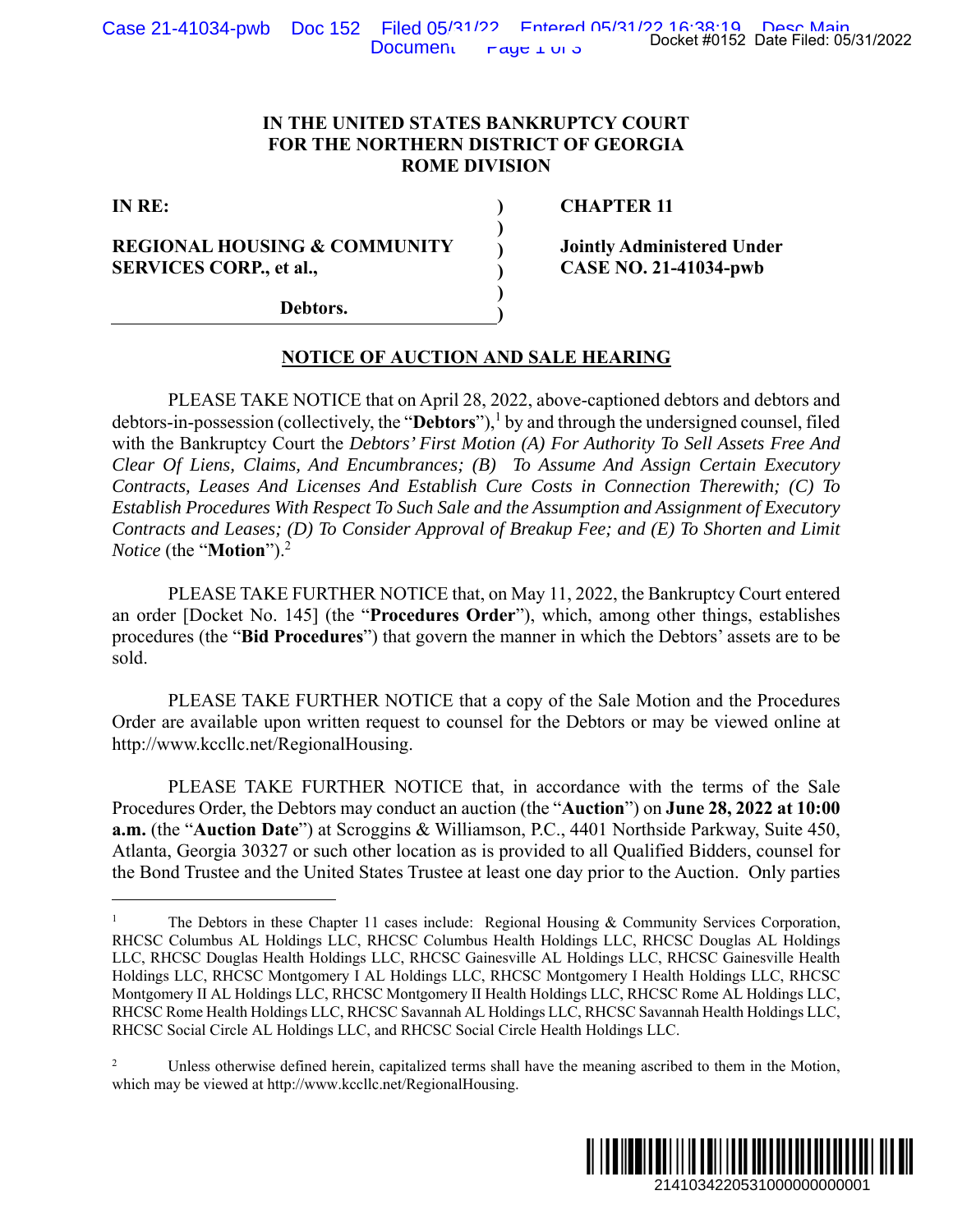#### Case 21-41034-pwb Doc 152 Filed 05/31/22 Entered 05/31/22 16:38:19 Desc Main Page 2 of 3

that have a submitted a Qualifying Bid (as defined in the Sale Procedures Order) as set forth in the Bid Procedures (the "**Bid Deadline**"), or are otherwise permitted to attend the Auction pursuant to the Bid Procedures, will be permitted to participate in and/or make any statements on the record at the Auction.

PLEASE TAKE FURTHER NOTICE that on **June 29, 2022**, at 11:00 a.m. (the "**Sale Hearing**"), the Debtors shall appear before the Bankruptcy Court and seek entry of an order:

- approving one or more asset purchase agreements submitted by the Successful Bidder(s);
- authorizing the sale of the Debtors' assets to Successful Bidders free and clear of lien, claims and interest, with such liens attaching to the proceeds of the applicable sale in the same order of priority as existed prior to such sale;
- authorizing the assumption and assignment of certain executory contacts and unexpired leases; and
- granting certain related relief.

PLEASE TAKE FURTHER NOTICE that objections to the Sale Motion, if any, must comply with the Federal Rules of Bankruptcy Procedure and the Local Rules of the Bankruptcy Court for the Northern District of Georgia, must be set forth in writing describing the basis therefor, and must be filed with the Bankruptcy Court electronically and, be served upon counsel for the Debtors as follows: Ashley R. Ray, Scroggins & Williamson, P.C., 4401 Northside Parkway, Suite 450, Atlanta, Georgia 30327 no later than **June 22, 2022** (the "**Objection Deadline**").

PLEASE TAKE FURTHER NOTICE that the failure of any person or entity to file an objection before the Objection Deadline shall be deemed a consent to the sale Debtors' assets as requested in the Sale Motion and the other relief requested therein, and be a bar to the assertion, at the Sale Hearing or thereafter, of any objection to the Sale Motion, the Auction, the sale of the Debtors' assets, the Debtors' consummation and performance pursuant to the asset purchase agreement(s) approved at the Sale Hearing (including, without limitation, the sale of the Debtors' assets free and clear of all liens, claims and interests), and the assumption and assignment of the Assigned Contracts, if authorized by the Bankruptcy Court.

PLEASE TAKE FURTHER NOTICE that this Sale Notice is subject to the full terms and conditions of the Sale Motion and the Procedures Order, which shall control in the event of any conflict, and the Debtors encourage the parties in interest to review such documents in their entirety.